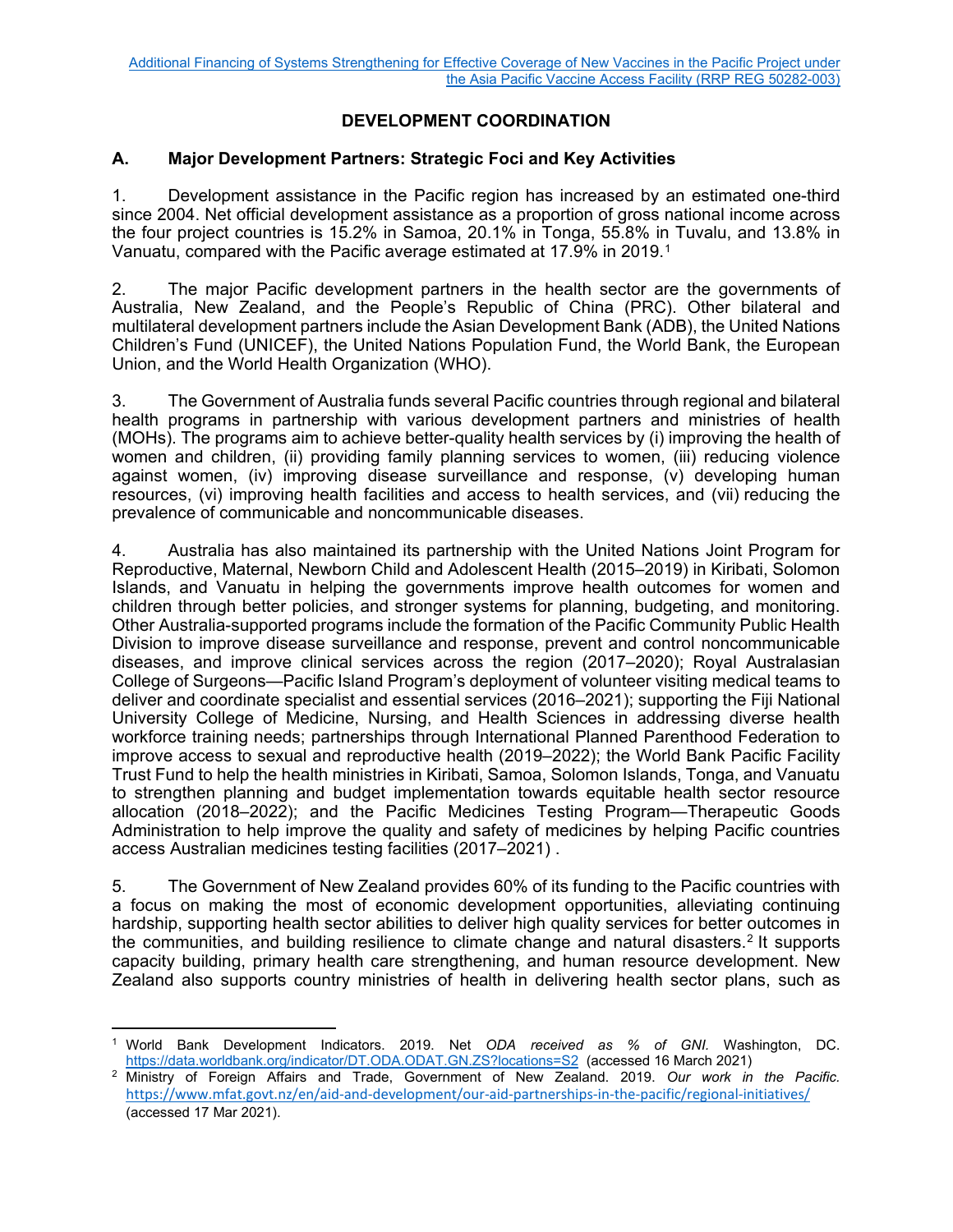implementation of the Measles Recovery Plan in Samoa and providing specialist health services in the Cook Islands, and sustained humanitarian support to disasters and emergencies.

6. The PRC is growing its health sector support across the Pacific region. China Aid predominantly supports health infrastructure projects, visiting specialist teams, and medical equipment procurement.[3](#page-1-0) Medical specialist teams support the main hospitals in Samoa and Tonga via the clinician exchange program, under which local doctors also receive specialist training abroad. Most recently, China has been providing medical supplies, training local doctors, constructing isolation wards, and providing other resources to Pacific countries, including Samoa and Vanuatu, to help brace for a coronavirus disease (COVID-19) outbreak.

7. UNICEF supports the MOHs to strengthen health systems, maximize immunization coverage, and develop policies and financing to safeguard health of children and women through technical assistance on immunization, maternal and child health services, procurement, and cold chain management.[4](#page-1-1) This includes the procurement of vaccines and immunization supplies (both through government and donor funds); service delivery and outreach through Reaching Every District; supply chain strengthening (both through investment in cold chain systems and capacity building of human resources); advocacy and communications, program management, data collection and analysis. Australia, Gavi, UNICEF, and WHO also supported the introduction of new vaccines to Pacific island countries, such as the pneumococcal conjugate vaccine and vaccines against human papilloma virus, rotavirus, polio, rubella, and mumps.[5](#page-1-2)

8. UNICEF founded its Vaccine Independence Initiative in 1991 to help overcome procurement and financing problems faced by national vaccine programs and has been providing pooled procurement and bridge-financing support to 13 Pacific island countries since 1995, among them Samoa, Tonga, Tuvalu, and Vanuatu. The Vaccine Independence Initiative mechanism plays a key role in ensuring vaccine security in the region and helps countries to finance their own vaccines and immunization supplies by offering purchasing power, flexible financing, regional buffer stocks, and WHO-prequalified medical products.

9. WHO provides technical support on health policy development, health security, human resources for health, health service delivery, vaccine-preventable disease control, and health information systems. In Samoa and Tonga, WHO assisted the development of eHealth and is supporting improvements to their health information systems, such as civil registration and vital statistics, a district health information system, and vaccine-preventable disease surveillance in Tuvalu. It monitors immunization coverage in collaboration with UNICEF, and is also working on eliminating polio, measles, and rubella; controlling hepatitis B; and strengthening laboratory performance. WHO continues to work closely with partners to ensure the Pacific are well prepared to respond to the threat of COVID-19 and to mitigate negative health and socioeconomic impacts. $^{\rm 6}$  $^{\rm 6}$  $^{\rm 6}$ 

10. Kiribati, the Marshall Islands, Papua New Guinea, and Solomon Islands have received additional support for their immunization programs from external donors such as Gavi (footnote 5), Bill and Melinda Gates Foundation, United States Centers for Disease Control and Prevention (CDC), or Rotary Foundation, which helped them introduce new vaccines, procure new cold chain equipment, and update their health systems. Samoa, Tonga, Tuvalu, and Vanuatu, however, are

<span id="page-1-0"></span><sup>3</sup> Lowy Institute. 2017. *Reports on Understanding Chinese Foreign Aid.* [https://www.lowyinstitute.org/issues/chinese](https://www.lowyinstitute.org/issues/chinese-foreign-aid)[foreign-aid](https://www.lowyinstitute.org/issues/chinese-foreign-aid) (accessed 15 July 2017).

<span id="page-1-1"></span><sup>4</sup> UNICEF Pacific Islands. 2020. *Health and nutrition.* [https://www.unicef.org/pacificislands/what-we-do/health-and](https://www.unicef.org/pacificislands/what-we-do/health-and-nutrition)[nutrition](https://www.unicef.org/pacificislands/what-we-do/health-and-nutrition) (accessed 05 Oct 2020).

<span id="page-1-3"></span><span id="page-1-2"></span><sup>5</sup> Gavi, the vaccine alliance, supports low-income countries in introducing vaccines. https://www.gavi.org. <sup>6</sup> World Health Organization. 2020. *COVID-19 response in the Pacific Islands.* 

<https://www.who.int/westernpacific/emergencies/covid-19/covid-19-in-the-pacific> (accessed 05 Oct 2020).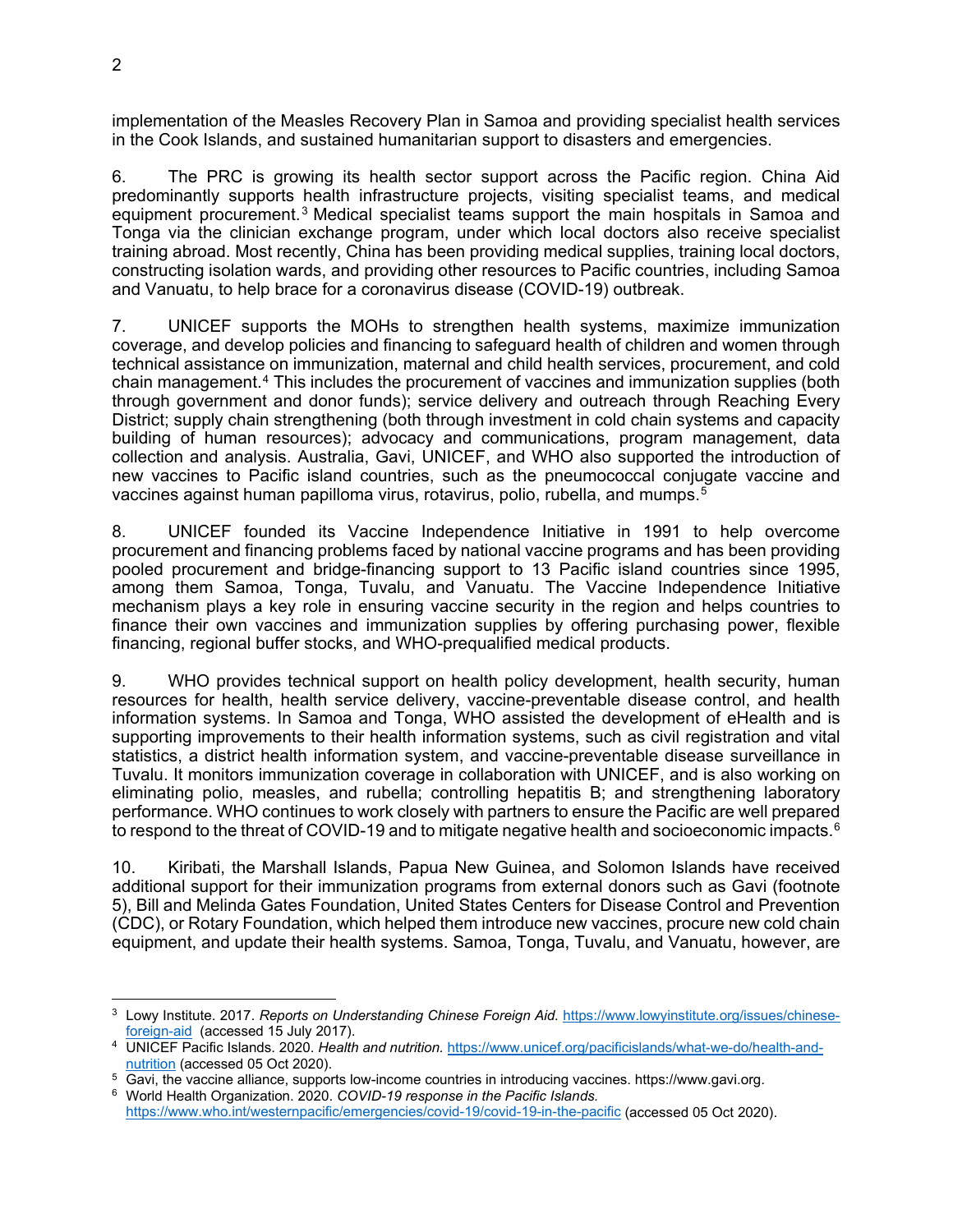classified as middle-income countries and are not eligible for Gavi support, $\bar{\ }$  which is why they have not yet introduced pneumococcal conjugate vaccine and the human papilloma virus and rotavirus vaccines in their immunization programs.

11. Development partners have acted swiftly to support the Pacific Islands in mitigating the impact of COVID-19. The pandemic's scale and magnitude threatens to overwhelm health systems of Pacific countries that are at a disadvantage to provide the needed emergency preparedness and response measures. Support for COVID-19 has come in the form of technical assistance (mainly from WHO and UNICEF), medical supplies support (from governments of Australia, New Zealand and the PRC, and ADB and World Bank) and budget support from ADB.

12. WHO and UNICEF have led in the provision of technical support through policy guidance and guidance for program implementation related to immunization, including recruitment of technical experts and consultants deployed at in-country Ministries of Health. UNICEF has also provided support for procurement of vaccination equipment and cold-chain supplies.

13. Australia has committed A\$1 million to support the WHO Pacific Action Plan for 2019 Novel Coronavirus Preparedness and Response to strengthen infectious disease detection and response. Through its Department of Foreign Affairs and Trade, Australia has also prioritized provision of GeneXpert test cartridges to enable in-country testing across the Pacific. Supply and logistics support has also been given through provision of personal, protective equipment (PPE) for frontline health workers and funding for technical and medical staff (in medical facilities and MOH). This includes mobilization of specialists to support preparedness efforts including pathology, infection prevention and control, and epidemiology. On improving access to COVID-19 vaccines, Australia has committed A\$80 million to the Global Alliance for Vaccines and Immunisation COVAX Facility Advance Market Commitment to improve vaccine access for Pacific and Southeast Asian countries, as well as an additional A\$523.2 million to support the Regional Vaccine Access and Health Security Initiative (2020-23), and A\$100.0 million set aside within Australia's Official Development Assistance budget in 2021. Australia has also established an A\$307.7 million COVID-19 Response package, including budget support measures, to enable Pacific partner governments to maintain essential services.

14. New Zealand's Ministry of Foreign Affairs and Trade has committed NZ\$1 million to support the WHO Pacific Action Plan for 2019 Novel Coronavirus Preparedness and Response. This includes support to WHO-led procurement of essential laboratory supplies for Pacific countries to undertake COVID-19 testing. New Zealand has also tapped its own country suppliers to provide PPE for potential distribution to Pacific Island countries through the regional stockpile. The Ministry of Foreign Affairs and Trade is also developing contingency plans for future deployment of additional human resources and supplies. On improving access to COVID-19 vaccines, New Zealand has committed to donate vaccines purchased bilaterally to Tokelau, Cook Islands, Niue, Samoa, Tonga, and Tuvalu, should the governments requests for them.

15. ADB has coordinated with its Pacific developing member countries for COVID-19 Emergency Response grants through the Asia Pacific Disaster Response Fund.<sup>[8](#page-2-1)</sup> ADB has also mobilized procurement of PPE, test kits, and other essential supplies through pooled procurement with WHO/UNICEF (for Cook Islands, Fiji, Kiribati, Marshall Islands, Micronesia, Nauru, Niue, Palau, Papua New Guinea, Samoa, Solomon Islands, Tonga, Tuvalu, and Vanuatu).

<span id="page-2-0"></span><sup>7</sup> Gavi, the vaccine alliance. 2018. *Eligibility criteria at Gross National Income per capita of US\$1,580 or below.* <https://www.gavi.org/support/sustainability/countries-eligible-for-support/> (accessed July 2018).

<span id="page-2-1"></span><sup>8</sup> ADB. [Regional: COVID-19 Emergency Response.](https://www.adb.org/projects/54135-003/main)